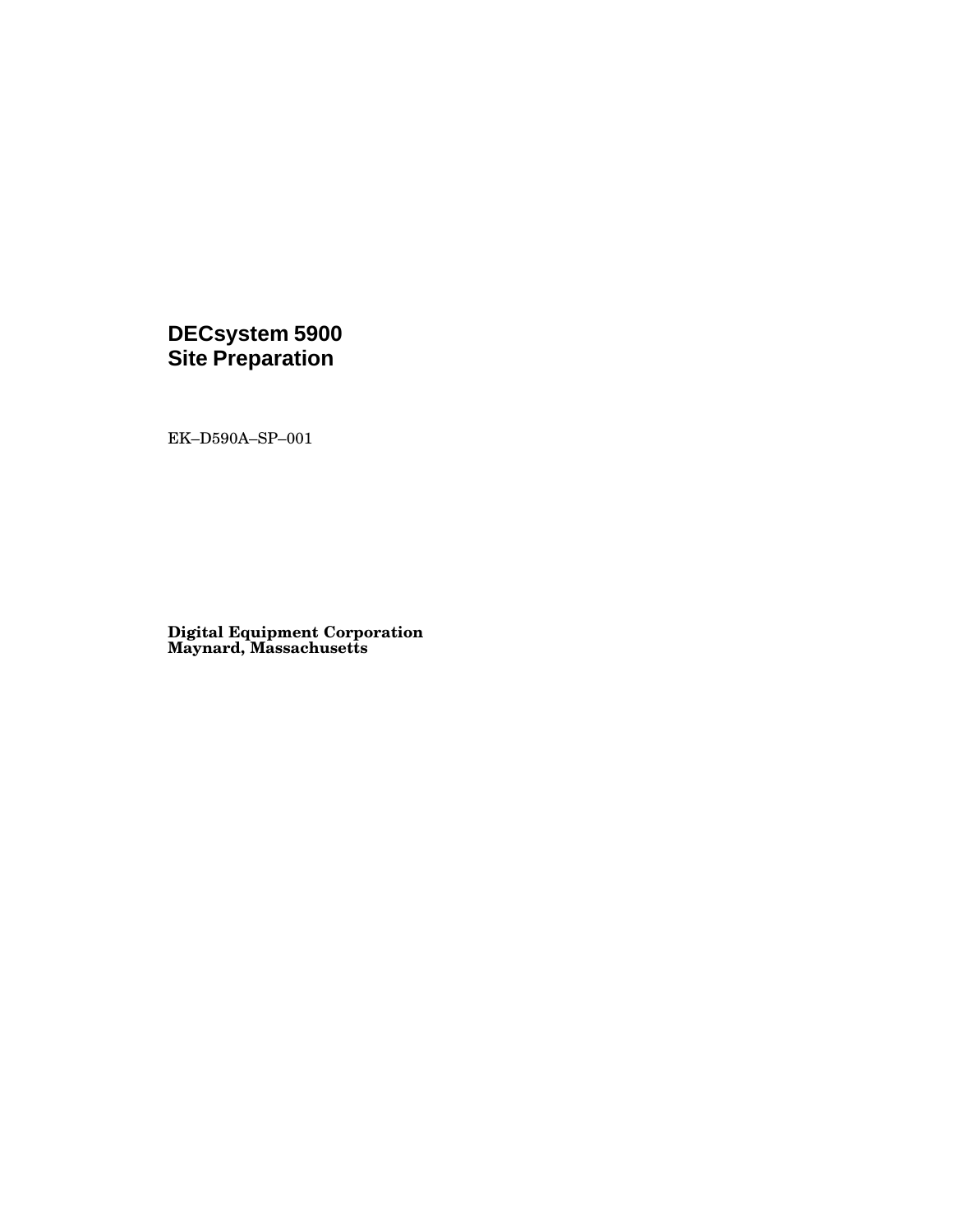### **DECsystem 5900 Site Preparation**

This card contains the information you need to prepare your computer room for the DECsystem 5900. Use this card along with the *Site Environmental Preparation Guide*, Order number: EK–CSEPG–MA.

Figure 1 shows the dimensions of the DECsystem 5900 server.

### **Figure 1 The DECsystem 5900 Server**



1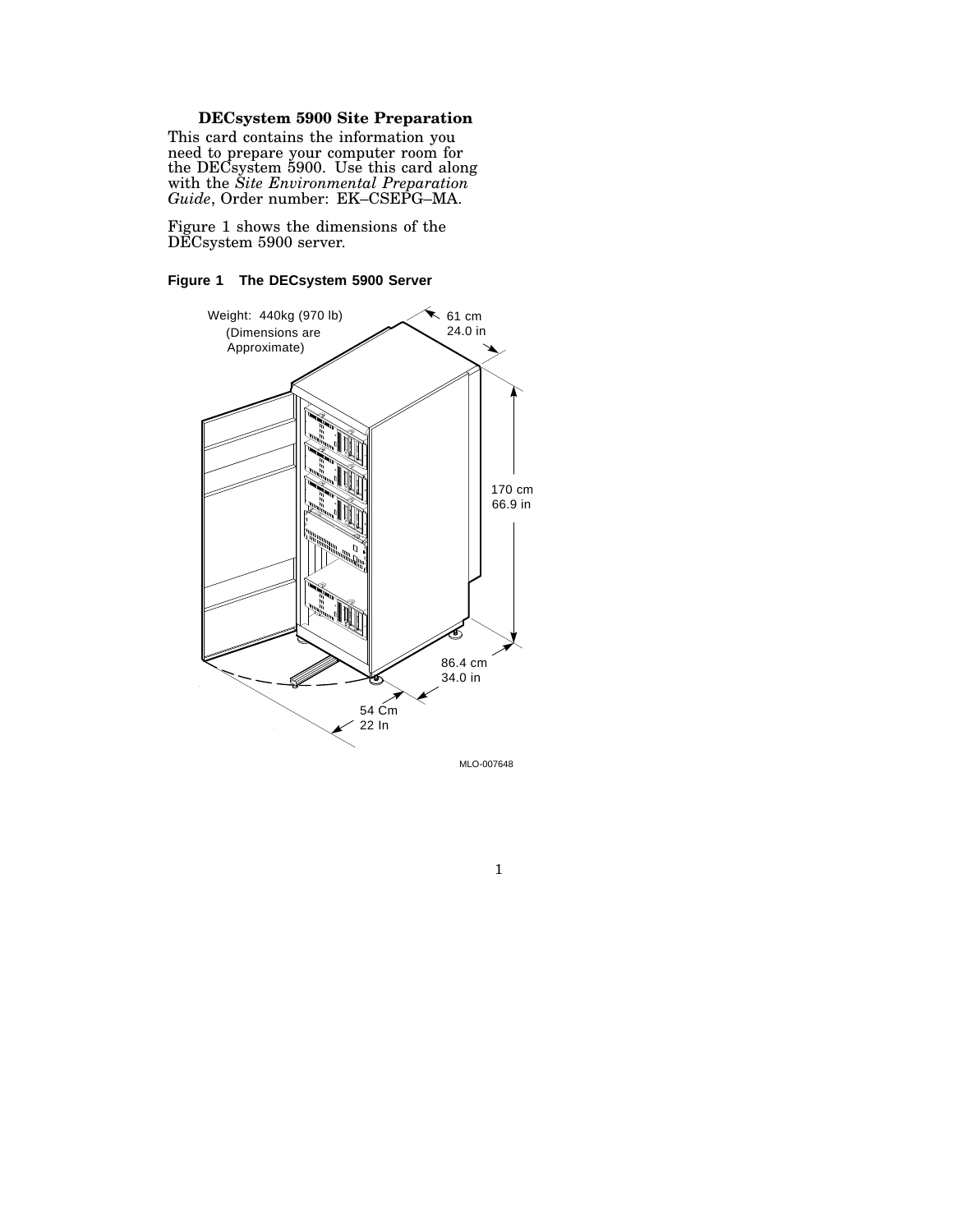The following lists contain specific site preparation requirements for the DECsystem 5900 server:

## **Shipping Weight and Measurements**

| Weight        | $485 \text{ kg}$<br>$(1070$ lb) |
|---------------|---------------------------------|
| Height        | 193.1 cm<br>$(76$ in)           |
| Width         | 86.4 cm<br>$(34$ in)            |
| ${\rm Depth}$ | 118.1 cm<br>$(46.5 \text{ in})$ |

## **Environmental Requirements**

| Acoustics                | 7.2 LNPE (bels)                                                                                        |
|--------------------------|--------------------------------------------------------------------------------------------------------|
| Air flow                 | Intake: front<br>Exhaust: Back                                                                         |
| Altitude                 | $0$ to $3,000 \; \mathrm{m}$<br>$0 \text{ to } 10,000 \text{ ft}$                                      |
| Humidity                 | $20\%$ to $80\%$                                                                                       |
| Maximum heat dissipation | 5325 Btu/h<br>1560 Watts                                                                               |
| Service clearance        | $90 \text{ cm } (36 \text{ in})$ front<br>$56 \text{ cm}$ $(22 \text{ in}) \text{ back}$<br>0 on sides |
| Temperature              | $0^{\circ}$ to $32^{\circ}$ C<br>$32^{\circ}$ to $90^{\circ}$ F                                        |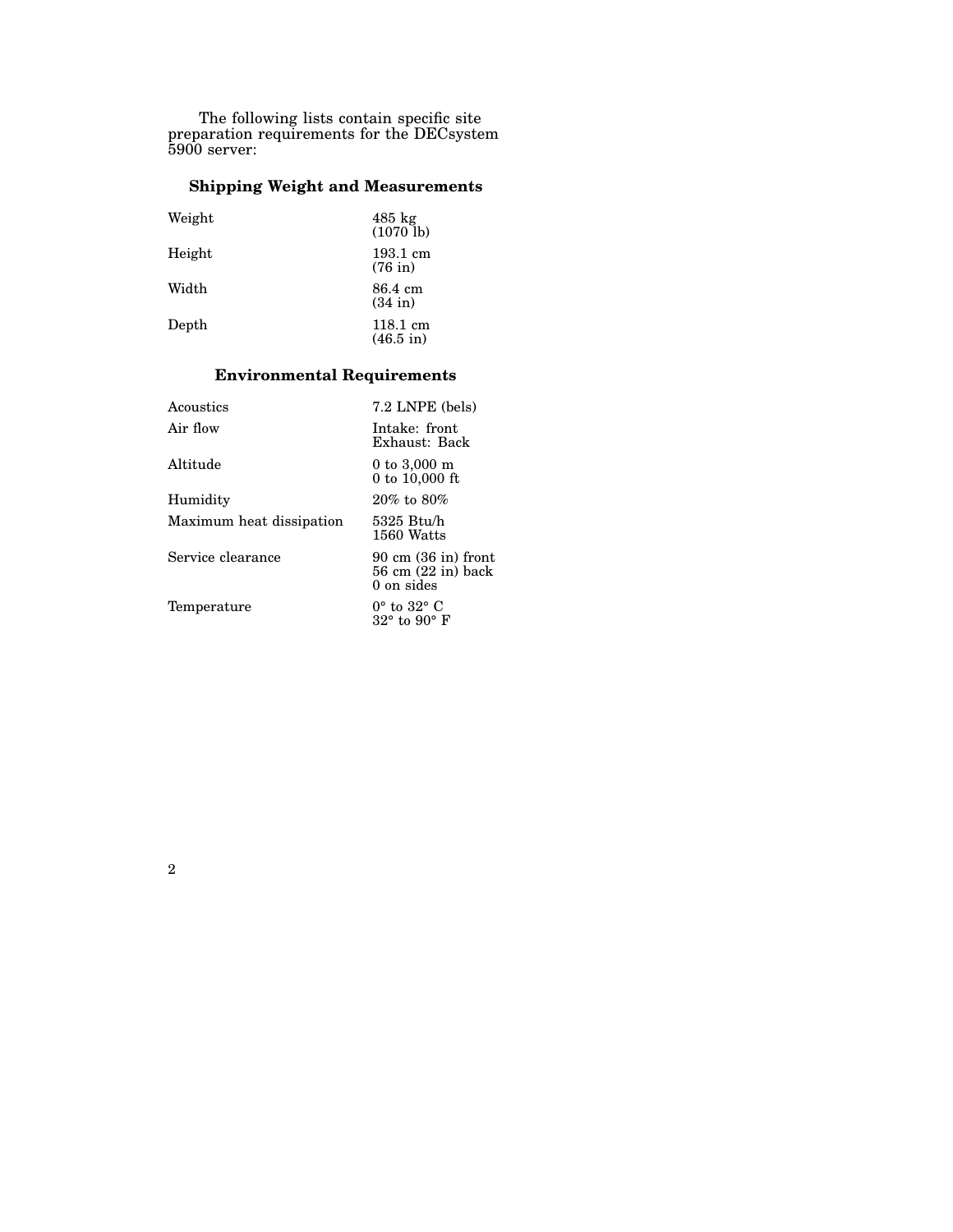# **Space Requirements**

| Weight | $440 \text{ kg}$<br>$(970 \text{ lb})$ |
|--------|----------------------------------------|
| Height | 170 cm<br>$(66.9 \text{ in})$          |
| Width  | 61 cm<br>$(24.0 \text{ in})$           |
| Depth  | 86.4 cm<br>$(34.0 \text{ in})$         |

# **Power Requirements—120 Vac**

| AC plug type        | NEMA L5-30P                            |
|---------------------|----------------------------------------|
| CPU enclosure       | 240 Watts                              |
| Frequency range     | 47 to 63 Hz                            |
| Mass storage drawer | 270 Watts                              |
| Max. config.        | 1560 Watts                             |
| Nominal voltage     | 120 Volts                              |
| Power cable length  | $4.5 \text{ m}$<br>$(14.7 \text{ ft})$ |
| Power cable type    | Attached                               |
| Start-up current    | 30 rms Amps                            |
|                     |                                        |

# **Power Requirements—230 Vac**

3

| CPU enclosure       | 240 Watts                              |
|---------------------|----------------------------------------|
| Mass storage drawer | 270 Watts                              |
| Max. config.        | 1560 Watts                             |
| Nominal Voltage     | 220 Volts                              |
| Power cord length   | $4.5 \text{ m}$<br>$(14.7 \text{ ft})$ |
| Start-up current    | 16 rms Amps                            |